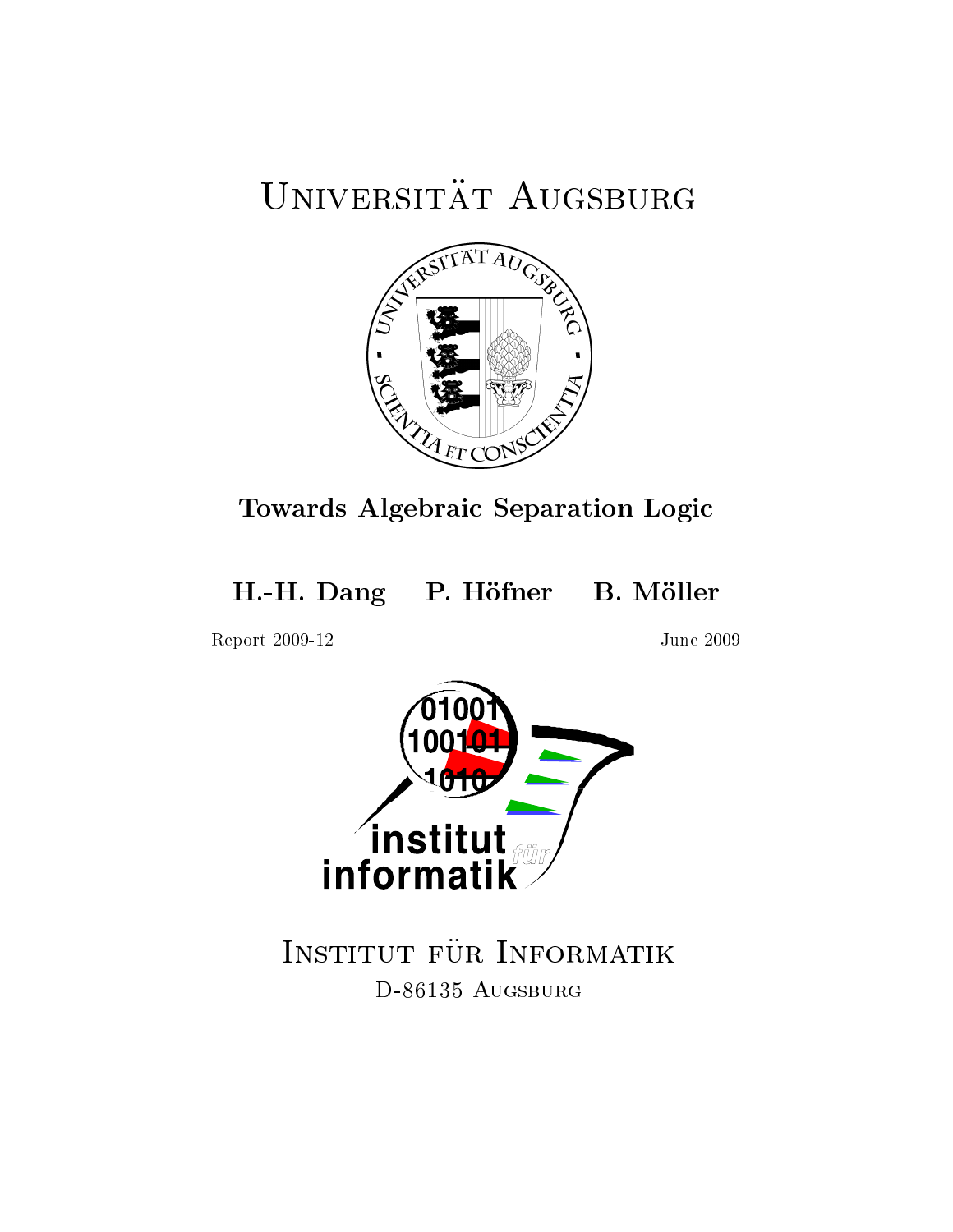Copyright  $\odot$  H.-H. Dang P. Höfner B. Möller Institut für Informatik Universitat Augsburg D-86135 Augsburg, Germany http://www.Informatik.Uni-Augsburg.DE  $\frac{1}{\sqrt{2}}$  rights reserved  $\frac{1}{\sqrt{2}}$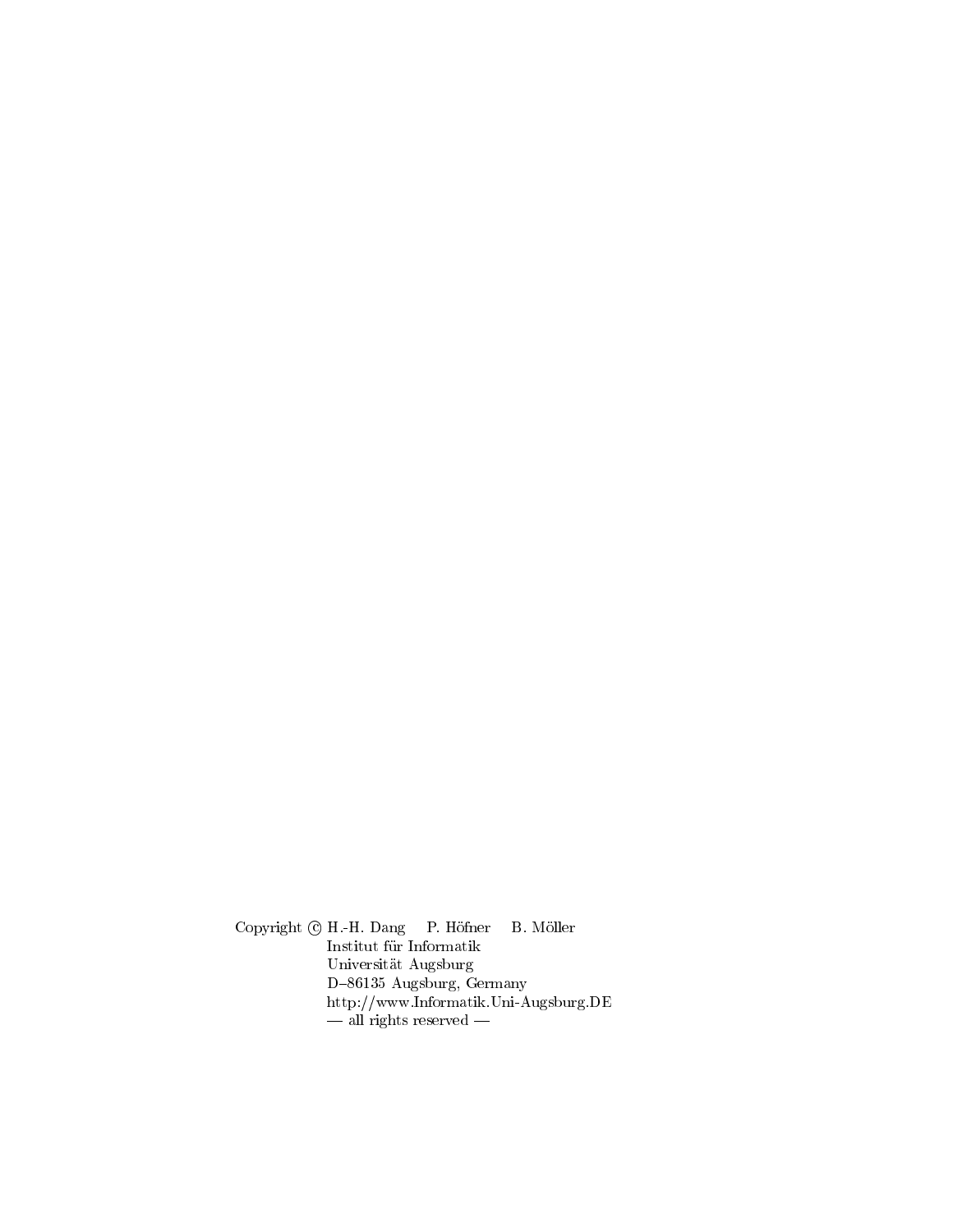## Towards Algebraic Separation Logic

Han-Hing Dang, Peter Hofner, and Bernhard Moller

Institut fur Informatik, Universitat Augsburg, D-86135 Augsburg, Germany  $\{h.dang, hoefner, moeller\}$ @informatik.uni-augsburg.de

Abstract. We present an algebraic approach to separation logic. In particular, we give algebraic characterisations for all constructs of separation logic like assertions and commands. The algebraic view does not only yield new insights on separation logic but also shortens proofs and enables the use of automated theorem provers for verifying properties at a more abstract level.

## 1 Introduction

In many applications correctness of programs is essential. Over the last decades formal methods have found their way into specification and verification. The most prominent ones are probably Hoare logic [7] and the wp-calculus of Dijkstra [5]. However, they lack expressiveness for shared mutable data structures, i.e., structures where updatable fields can be referenced from more than one point (e.g.  $[18]$ ). To overcome this deficiency Reynolds, O'Hearn and others have developed *separation logic* that allows reasoning about such data structures. Their approach extends Hoare logic by assertions to express separation within memory, both in store and heap. Furthermore the command language is enriched by some constructs that allows altering these separate ranges. The introduced mechanism has been extended to allow reasoning about concurrent programs that work on shared mutable data structures [16].

This paper presents an algebraic approach to separation logic. As a result many proofs become simpler while still being fully precise. Moreover, this places the topic into a more general context and therefore allows re-use of a large body of existing theory.

In Section 2 we recapitulate syntax and semantics of expressions in separation logic and give a formal definition of an update-operator for relations. Section 3 gives the semantics of assertions. After providing the algebraic background in Section 4, we shift from the validity semantics of separation logic to one based on the set of states satisfying an assertion. Abstracting from the set view yields an algebraic interpretation of assertions in the setting of semirings and quantales. In Section 6 we discuss special classes of assertions: pure assertions do not depend on the heap at all; intuitionistic assertions do not specify the heap exactly. After that we extend our algebra to cover the command language of separation logic in Section 7. We conclude with a short outlook.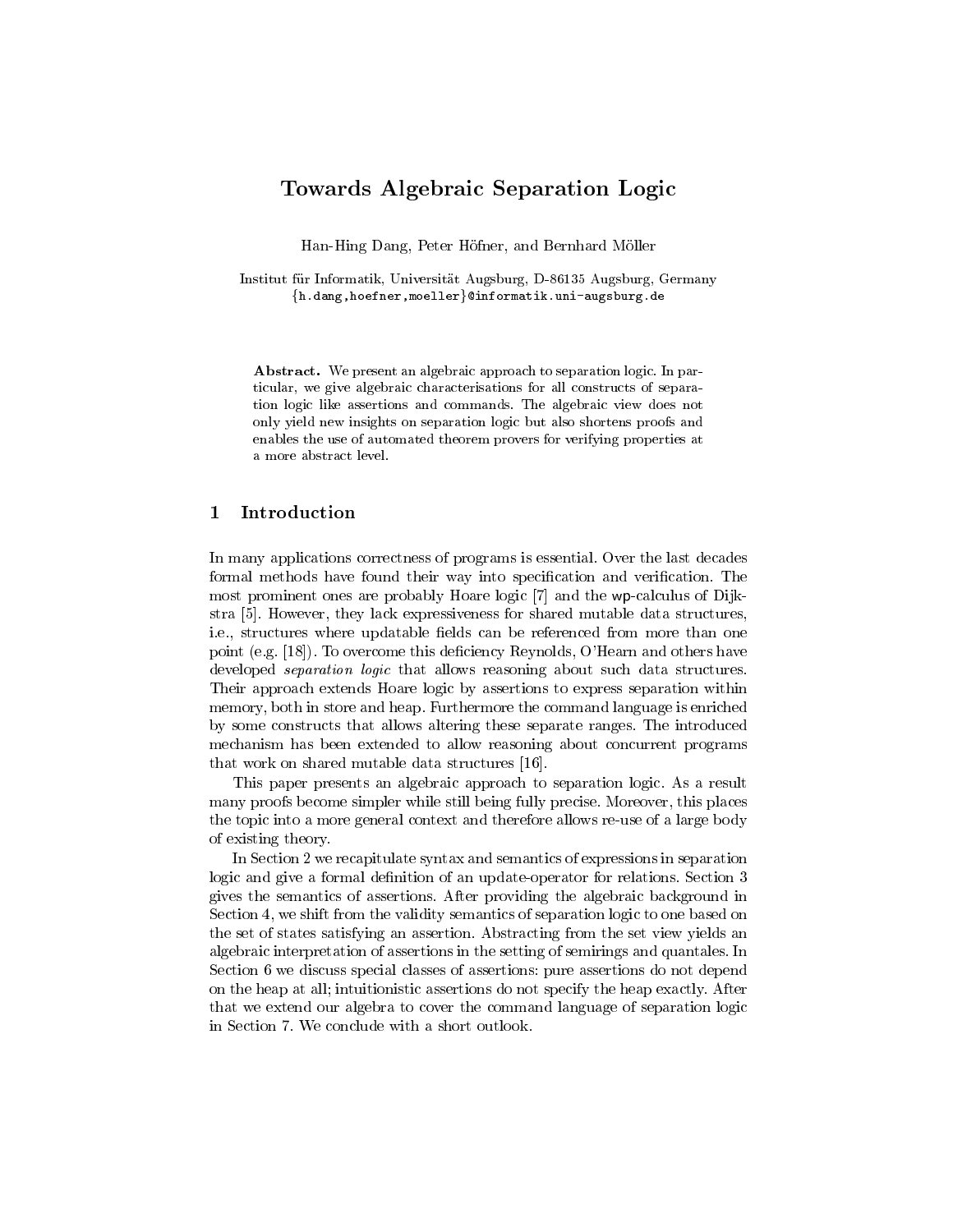## 2 Basic Definitions

Separation logic, as an extension of Hoare logic, does not only allow reasoning about explicitly named program variables, but also about anonymous variables in dynamically allocated storage. Therefore a program state in separation logic consists of a store and a heap. In the remainder we consistently write s for stores and h for heaps.

To simplify the formal treatment, one defines values and addresses as integers. stores and heaps as partial functions from variables or addresses to values and states as pairs of stores and heaps:

$$
Values = \mathbb{Z} ,
$$
  

$$
\{nil\} \cup Addresses \subseteq Values ,
$$
  

$$
Stores = V \rightsquigarrow Values ,
$$
  

$$
Heaps = Addresses \rightsquigarrow Values ,
$$
  

$$
States = Stores \times Heaps ,
$$

where V is the set of all variables,  $\cup$  denotes the disjoint union on sets and  $M \sim N$  denotes the set of partial functions between M and N. With this definition, we slightly deviate from [18] where stores are defined as functions from variables to values of  $Z$  and heaps as functions from addresses into values of  $\mathbb Z$ , while addresses are also values of  $\mathbb Z$ .

The constant nil is a value for pointers that denotes an improper reference like null in programming languages like JAVA; by the above definitions, nil is not an address and hence heaps do not assign values to nil.

As usual we denote the domain of a relation (partial function) R by  $dom(R)$ :

$$
\mathsf{dom}\,(R)\, =_{df} \{x : \exists \, y \, (x, y) \in R\}\,.
$$

In particular, the domain of a store denotes all currently used program variables and dom(h) is the set of all currently allocated addresses on a heap  $h$ .

As in  $[13]$  and for later definitions we also need an operator called update operator. This operator is used to model changes in stores and heaps. We will first give a definition and then explain its meaning.

Let  $R$  and  $S$  be partial functions. Then we define

$$
R | S =_{df} R \cup \{(x, y) \mid (x, y) \in S \land x \notin \text{dom}(R) \}.
$$
 (1)

Hence the relation R updates the relation S with all possible pairs of R in such a way that  $R / S$  is again a partial function. The domain of the right hand side of  $\cup$  above is disjoint from that of R. In particular,  $R | S$  can be seen as an extension of R to  $\mathsf{dom}(R) \cup \mathsf{dom}(S)$ . In later definitions we abbreviate an update  $\{(x, v)\}\$  S on a single variable or address by omitting the set-braces and simply writing  $(x, v)$  S instead.

Expressions are used to denote values or Boolean conditions on stores and are independent of the heap, i.e., they only need the store component of a given state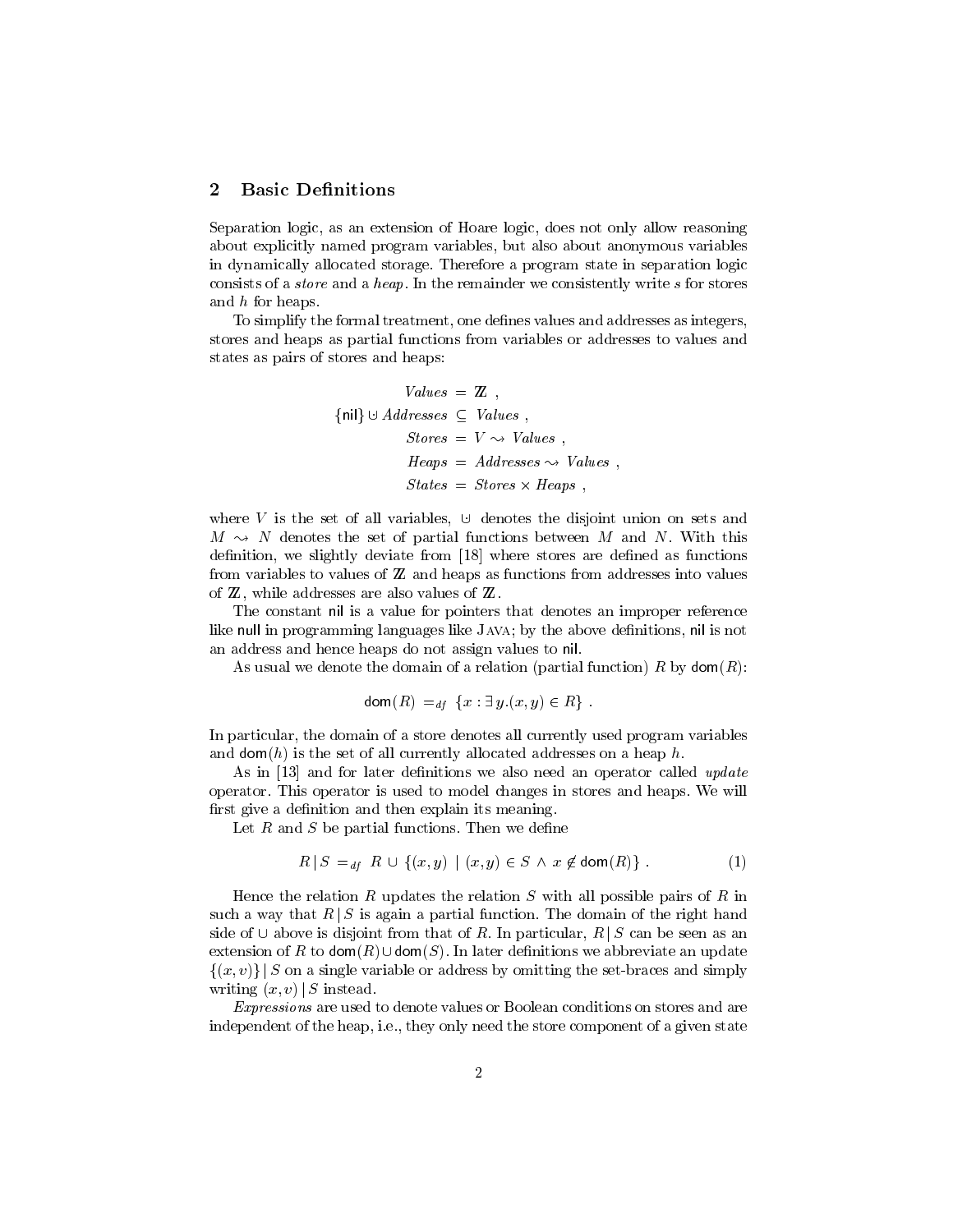for their evaluation. Informally  $exp$ -expressions are simple arithmetical expressions over variables and values, while bexp-expressions are Boolean expressions over simple comparisons and true, false. Their syntax is given by

$$
var ::= x \mid y \mid z \mid ...
$$
  
\n
$$
exp ::= 0 \mid 1 \mid 2 \mid ... \mid var \mid exp \pm exp \mid ...
$$
  
\n
$$
bexp ::= true \mid false \mid exp = exp \mid exp < exp \mid ...
$$

The semantics  $e^{s}$  of an expression  $e$  w.r.t. a store  $s$  is straightforward (assuming that all variables occurring in  $e$  are contained in dom(s)). For example,

 $c^{\mathcal{S}} = c \quad \forall \, c \in \mathbb{Z} \,\, , \quad \mathsf{true}^{\mathcal{S}} = \mathsf{true} \quad \text{and} \quad \mathsf{false}^{\mathcal{S}} = \mathsf{false} \,\, .$ 

#### 3 Assertions

Assertions play an important rôle in separation logic. They are used as predicates to describe the contents of heaps and stores and as pre- or postconditions in programs, like in Hoare logic:

 $assert ::= bexp \mid \neg \text{ assert} \mid assert \lor assert \mid \forall \text{var}.\text{ assert} \mid$  $\text{emp}$  |  $\exp \rightarrow \exp$  | assert  $*$  assert | assert  $-*$  assert :

In the remainder we consistently write  $p$ ,  $q$  and  $r$  for assertions. Assertions are split into two parts: the "classical" ones from predicate logic and four new ones that express properties of the heap. The former are supplemented by the logical connectives  $\wedge$ ,  $\rightarrow$  and  $\exists$  that are defined, as usual, by  $p \wedge q =_{df} \neg (\neg p \vee \neg q)$ ,  $p \to q =_{df} \neg p \lor q$  and  $\exists v. p =_{df} \neg \forall v. \neg p$ .

The semantics of assertions is given by the relation  $s, h \models p$  of *satisfaction*. It is defined inductively as follows (see e.g.  $[18]$ ).

$$
s, h \models b \qquad \Leftrightarrow_{df} b^s = \text{true}
$$
  
\n
$$
s, h \models \neg p \qquad \Leftrightarrow_{df} s, h \not\models p
$$
  
\n
$$
s, h \models p \lor q \qquad \Leftrightarrow_{df} s, h \models p \text{ or } s, h \models q
$$
  
\n
$$
s, h \models \forall v. p \qquad \Leftrightarrow_{df} \forall x \in \mathbb{Z} : (v, x) \mid s, h \models p
$$
  
\n
$$
s, h \models \text{emp} \qquad \Leftrightarrow_{df} h = \emptyset
$$
  
\n
$$
s, h \models e_1 \rightarrow e_2 \Leftrightarrow_{df} h = \{(e_1^s, e_2^s)\}
$$
  
\n
$$
s, h \models p * q \qquad \Leftrightarrow_{df} \exists h_1, h_2 \in \text{Heaps} : \text{dom}(h_1) \cap \text{dom}(h_2) = \emptyset \text{ and } h = h_1 \cup h_2 \text{ and } s, h_1 \models p \text{ and } s, h_2 \models q
$$
  
\n
$$
s, h \models p \rightarrow q \qquad \Leftrightarrow_{df} \forall h' \in \text{Heaps} : (\text{dom}(h') \cap \text{dom}(h) = \emptyset \text{ and } s, h' \models p)
$$
  
\n
$$
\text{implies } s, h' \cup h \models q.
$$

Here e is an exp-expression, b a bexp-expression and p, q are assertions. Informally,  $s, h \models p$  holds if the state  $(s, h)$  satisfies the assertion p; an assertion p is called valid iff  $p$  holds in every state and finally  $p$  is *satisfiable* if there exists a state  $(s, h)$  which satisfies p. The first four clauses do not make any assumptions about the heap and only carry it along without making any changes to it; they are well known from predicate logic or Hoare logic [7].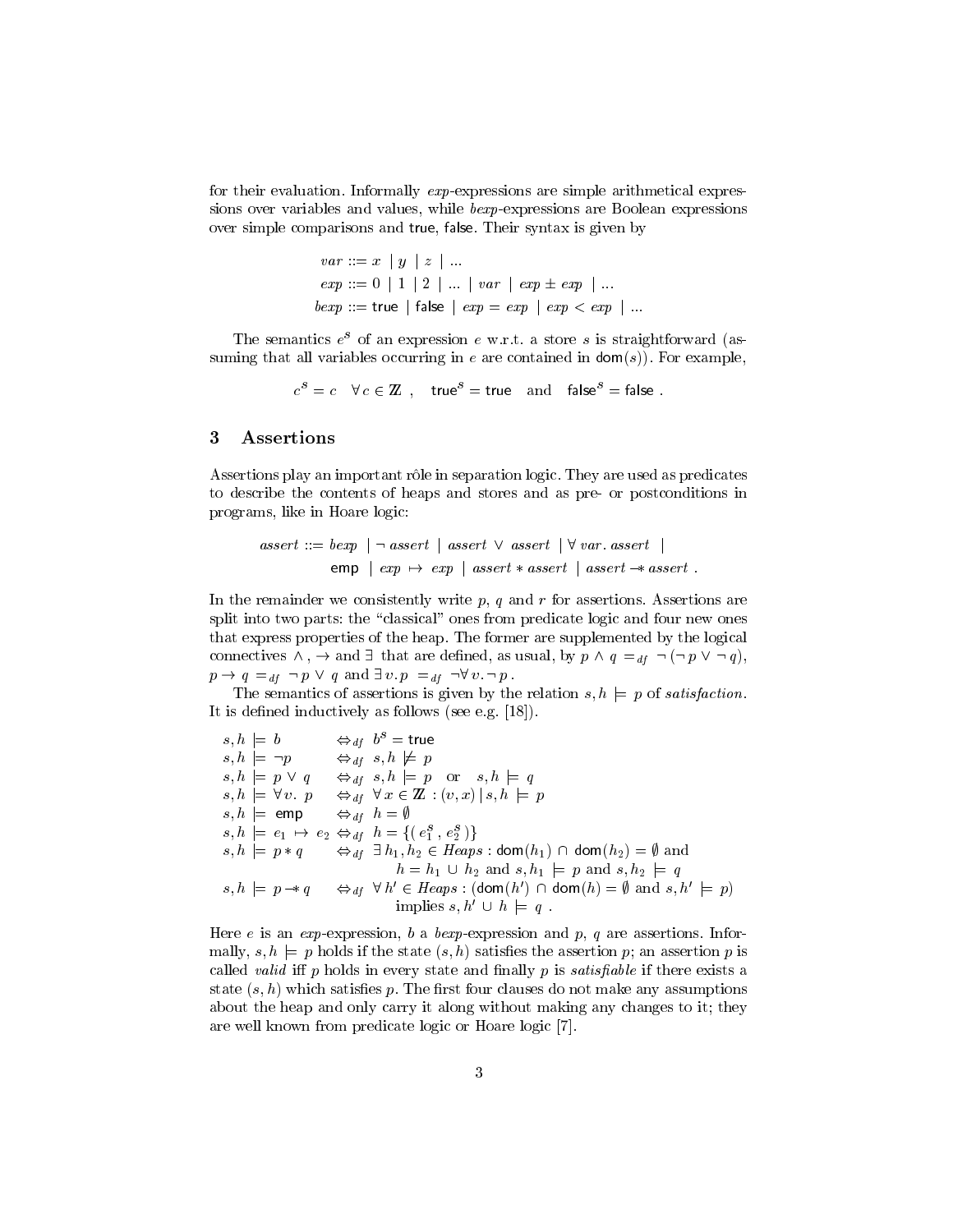The remaining lines describe the new parts in separation logic: For an arbitrary state  $(s, h)$ , emp ensures that the heap h is empty and contains no addressable cells. An assertion  $e_1 \mapsto e_2$  with expressions  $e_1$  and  $e_2$  characterises states with the singleton heap that has exactly one cell at the address  $e_1^s$  with the value  $e_2^s$ . To reason about more complex heaps, the *separating conjunction*  $*$ is used. It allows expressing properties of heaps that result from merging smaller disjoint heaps, i.e., heaps with disjoint domains.

The separating implication  $p \rightarrow q$  guarantees that if the current heap h is extended with a heap h' satisfying p, the merged heap  $h \cup h'$  satisfies q (see [18] and Figure 1). If the heaps are not disjoint, the situation is interpreted as an error case and the assertion is not satised.



Fig. 1. Separating implication  $<sup>1</sup>$ </sup>

#### 4 Quantales and Residuals

To present our algebraic semantics of separation logic in the next section we now prepare the algebraic background.

A quantale [19] is a structure  $(S, \leq, 0, \cdot, 1)$  where  $(S, \leq)$  is a complete lattice and  $\cdot$  is completely disjunctive. The infimum and supremum of two elements  $a, b \in S$  are denoted by  $a \sqcap b$  and  $a + b$ , resp. The greatest element of S is denoted by  $\top$ . The definition implies that is strict, i.e., that  $0 \cdot a = 0 = a \cdot 0$ for all  $a \in S$ . The notion of a quantale is equivalent to that of a *standard Kleene* algebra [3] and a special case of the notion of an idempotent semiring.

A quantale is called Boolean if its underlying lattice is distributive and complemented, whence a Boolean algebra. Equivalently, a quantale  $S$  is Boolean if it satisfies the Huntington axiom  $a = \overline{a} + \overline{b} + \overline{\overline{a} + b}$  for all  $a, b \in S$  [11, 10]. The infimum is then defined by the de Morgan duality  $a \Box b =_{df} \overline{a} + \overline{b}$ . An important Boolean quantale is REL, the algebra of binary relations over a set under union and composition.

A quantale is called *commutative* if commutes, i.e.,  $a \cdot b = b \cdot a$  for all  $a, b$ .

In any quantale, the *right residual*  $a \backslash b$  exists and is characterised by the Galois connection

$$
x \leq a \backslash b \Leftrightarrow_{df} a \cdot x \leq b .
$$

 $1$  The right picture might suggest that the heaps are adjacent after the join. But the intention is only to bring out abstractly that the united heap satisfies  $q$ .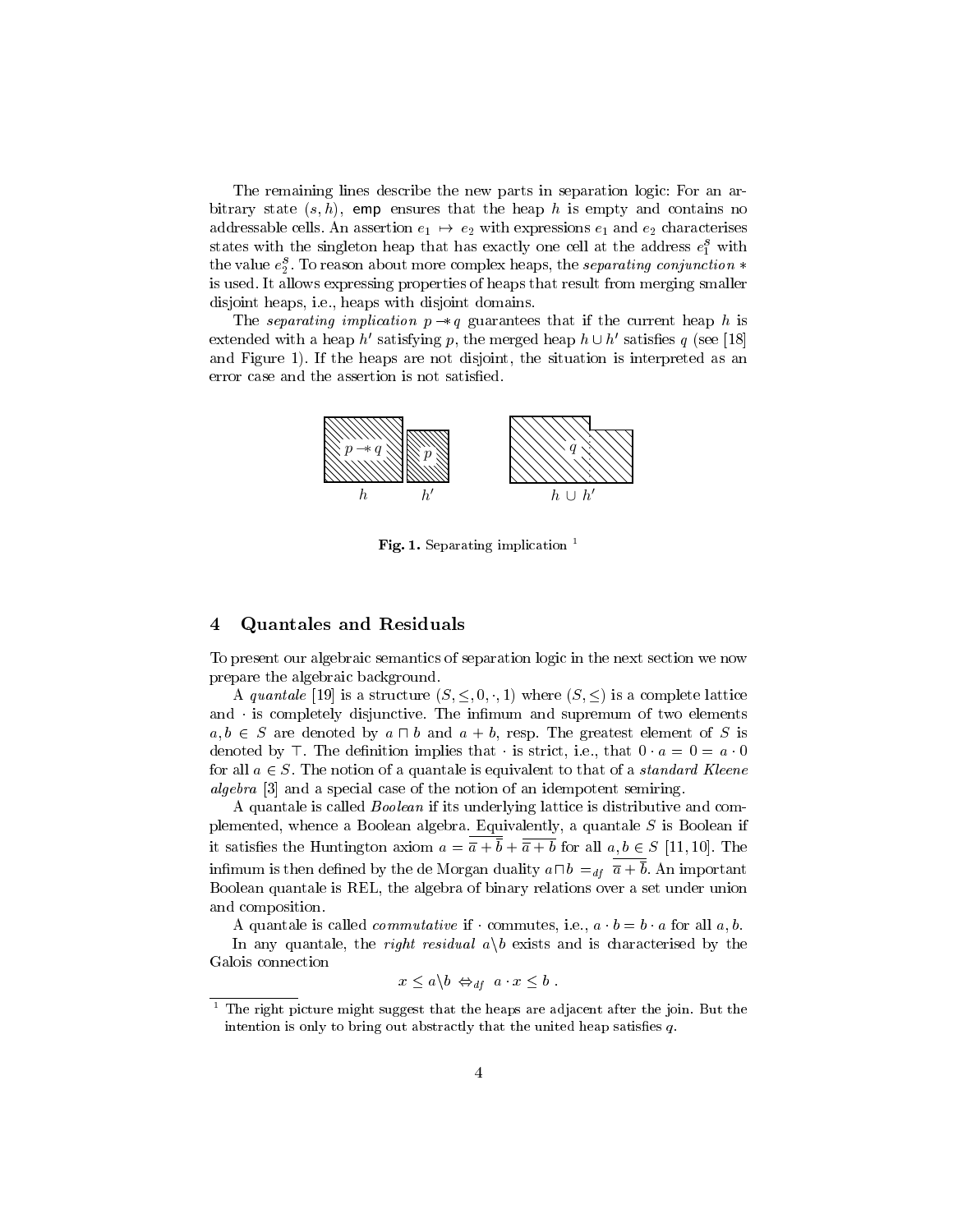Symmetrically, the *left residual*  $b/a$  can be defined. However, if the underlying quantale is commutative then both residuals coincide, i.e.,  $a \backslash b = b/a$ . In REL,  $R\setminus S$  is characterised by  $R\setminus S =_{df} \overline{R^{\circ}$ ;  $\overline{S}$ , where  $\overline{S}$  denotes relational converse and ; is relational composition.

#### 5 An Algebraic Model of Assertions

We now give an algebraic interpretation for the semantics of separation logic. The main idea is to switch from the satisfaction-based semantics for single states to an equivalent set-based one where every assertion is associated with the set of all states satisfying it. This considerably eases the proofs of most of the laws given in [18].

For an arbitrary assertion  $p$  we therefore define its set-based semantics as

$$
[\![p]\!] =_{df} \{(s,h) : s,h \models p\}.
$$

The sets  $[ p ]$  of states will be the elements of our algebra. By this we then have immediately the connection  $s, h \models p \Leftrightarrow (s, h) \in [p]$ . This validity assertion can be lifted to set of states by setting, for  $A \subseteq$  *States,*  $A \models p \Leftrightarrow A \subseteq [p]$ . The embedding of the standard Boolean connectives is given by

$$
\begin{aligned}\n\llbracket \neg p \rrbracket &= \{(s, h) : s, h \not\models p\} = \llbracket p \rrbracket \,, \\
\llbracket p \lor q \rrbracket &= \llbracket p \rrbracket \cup \llbracket q \rrbracket \,, \\
\llbracket \forall v. p \rrbracket &= \{(s, h) : \forall x \in \mathbb{Z} \,. \ (v, x) \, | \, s, h \models p \} \,. \n\end{aligned}
$$

Using these definitions, it is straightforward to show that

$$
\llbracket p \wedge q \rrbracket = \llbracket p \rrbracket \cap \llbracket q \rrbracket, \qquad \llbracket p \rightarrow q \rrbracket = \llbracket p \rrbracket \cup \llbracket q \rrbracket, \text{ and}
$$

$$
\llbracket \exists v. p \rrbracket = \llbracket \forall v. \neg p \rrbracket = \{ (s, h) : \exists x \in \mathbb{Z} \, . \, (v, x) \, | \, s, h \models p \} \, ,
$$

where  $\vert$  is the update operation defined in (1).

The emptiness assertion emp and the assertion operator  $\mapsto$  are given by

$$
\begin{aligned} [\![\,\text{emp}\,]\!] &=_{df} \{ (s,h) : h = \emptyset \} \\ [\![e_1 \mapsto e_2]\!] &=_{df} \{ (s,h) : h = \{ (e_1^s, e_2^s) \} \} \,. \end{aligned}
$$

Next, we model the separating conjunction  $*$  algebraically by

$$
\llbracket p * q \rrbracket =_{df} \llbracket p \rrbracket \cup \llbracket q \rrbracket,
$$
  

$$
P \cup Q =_{df} \{(s, h \cup h') : (s, h) \in P \land (s, h') \in Q \land \text{dom}(h) \cap \text{dom}(h') = \emptyset \}.
$$

In this way inconsistent states as well as "erroneous" merges of non-disjoint heaps are excluded.

These definitions yield an algebraic embedding of separation logic.

**Theorem 5.1** The structure  $AS =_{df} (\mathcal{P}(States), \subseteq, \emptyset, \cup, [\![ \mathsf{emp} ]\!])$  is a commutative and Boolean quantale with  $P + Q = P \cup Q$ .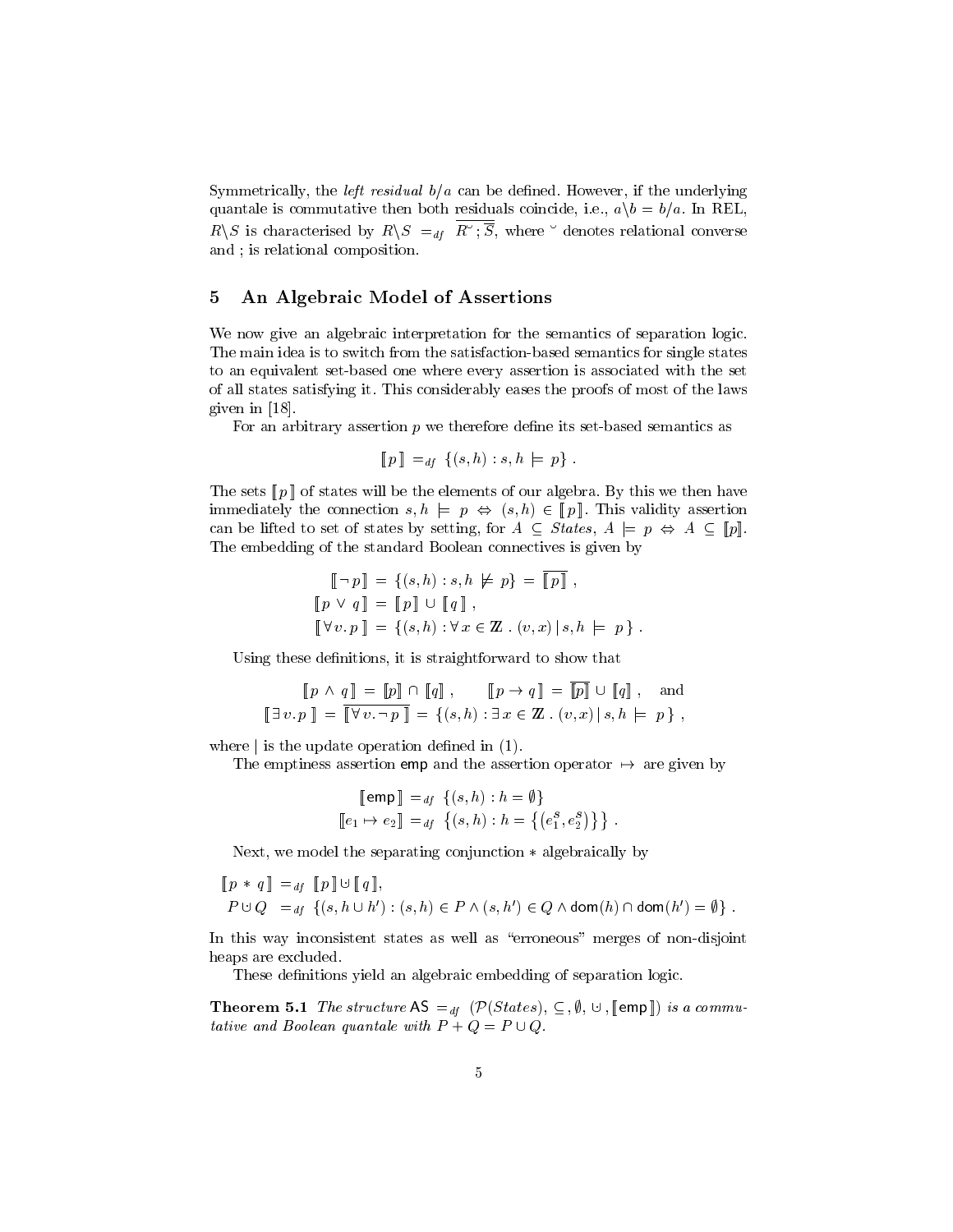The proof is by straightforward calculations; it can be found in [4]. It is easy to show that [true] is the greatest element in the above quantale, i.e.,  $[\text{true}] = \top$ , since every state satisfies the assertion true. This implies immediately that  $[\![true]\!]$ is the neutral element for  $\Box$ . However, in contrast to addition  $\cup$ , multiplication  $\cup$  is in general not idempotent.

#### Example 5.2 In AS

$$
\llbracket (x \mapsto 1) * (x \mapsto 1) \rrbracket = \llbracket x \mapsto 1 \rrbracket \cup \llbracket x \mapsto 1 \rrbracket = \emptyset.
$$

This can be shown by straightforward calculations using the above definitions.

$$
\begin{array}{ll}\n\llbracket (x \mapsto 1) * (x \mapsto 1) \rrbracket \\
= \{(s, h) \cup (s', h') : (s, h), (s', h') \in \llbracket x \mapsto 1 \rrbracket \} \\
= \{(s, h \cup h') : (s, h), (s, h') \in \llbracket x \mapsto 1 \rrbracket \land \mathsf{dom}(h) \cap \mathsf{dom}(h') = \emptyset \} \\
= \emptyset.\n\end{array}
$$

 $[x \mapsto 1]$  is the set of all states that have the single-cell heap  $\{(s(x), 1)\}\)$ . The states  $(s, h)$  and  $(s, h')$  have to share this particular heap. Hence the domains of the merged heaps would not be disjoint. Therefore the last step yields the empty  $r$ esult.  $\Box$ 

As a check of the adequacy of our definitions we list a couple of properties.

**Lemma 5.3** In separation logic, for assertions  $p, q, r$ , we have

$$
\frac{}{(p\,\wedge\,q)\ast r\,\Rightarrow\,(p\ast r)\,\wedge\,(q\ast r)}\qquad \text{ and }\qquad \frac{p\,\Rightarrow\,r\quad q\,\Rightarrow\,s}{p\ast q\,\Rightarrow\,r\ast s}\,\,.
$$

The second property denotes isotony of separating conjunction.

Proof. As an example we prove the first statement. Algebraically, it corresponds to  $(p \sqcap q) \cdot r \leq (p \cdot r) \sqcap (q \cdot r)$  which is shown by idempotence and isotony of  $\sqcap$ :

$$
(p \sqcap q) \cdot r = ((p \sqcap q) \cdot r) \sqcap ((p \sqcap q) \cdot r) \leq (p \cdot r) \sqcap (q \cdot r).
$$

More laws and examples can be found in [4].

For the separating implication the set-based semantics extracted from the definition in Section 3 is

$$
\llbracket p \twoheadrightarrow q \rrbracket =_{df} \{ (s, h) : \forall h' \in \text{Heaps} : (\text{dom}(h) \cap \text{dom}(h') = \emptyset \land (s, h') \in \llbracket p \rrbracket) \}
$$
\n
$$
\Rightarrow (s, h \cup h') \in \llbracket q \rrbracket \} .
$$

This implies that separating implication corresponds to a residual.

Lemma 5.4 In AS,  $[\![ p \rightarrow q ]\!] = [\![ p ]\!] \setminus [\![ q ]\!] =[\![ q ]\!] /[\![ p ]\!]$ .

Proof. We first show the claim for a single state. By definition above, set theory and definition of  $\cup$ , we have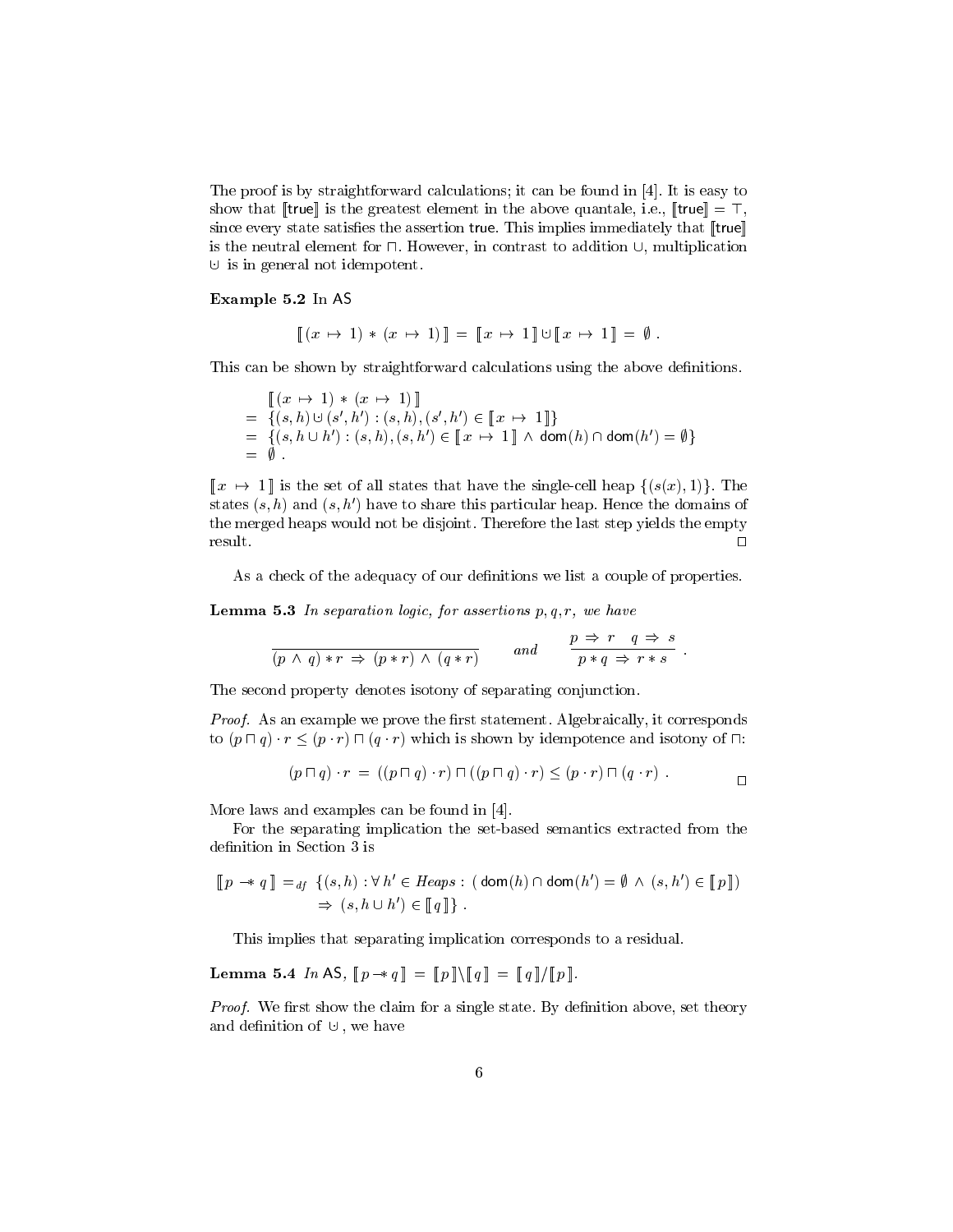$(s, h) \in [p - * q]$  $\Leftrightarrow \forall h' : ((s, h') \in \llbracket p \rrbracket \land \mathsf{dom}(h) \cap \mathsf{dom}(h') = \emptyset \Rightarrow (s, h \cup h') \in \llbracket q \rrbracket)$  $\Leftrightarrow~\{(s,h\mathrel{\dot{\cup}} h'): (s,h^{\prime})\in \llbracket p\rrbracket \;\wedge\; \mathsf{dom}(h)\cap \mathsf{dom}(h')=\emptyset\} \,\subseteq\, \llbracket q\rrbracket$  $\Leftrightarrow \{(s, h)\}\cup [p] \subseteq [q]$ .

and therefore, for arbitrary set  $R$  of states,

$$
R \subseteq [p \rightarrow q]
$$
  
\n
$$
\Leftrightarrow \forall (s, h) \in R : (s, h) \in [p \rightarrow q]
$$
  
\n
$$
\Leftrightarrow \forall (s, h) \in R : \{(s, h)\} \cup [p] \subseteq [q]
$$
  
\n
$$
\Leftrightarrow R \cup [p] \subseteq [q]
$$
.

Hence, by definition of the residual,  $[\![p \rightarrow q]\!] = [\![p]\!] \setminus [\![q]\!]$ . The second equation follows immediately from Section 2, since multiplication  $\cup$  in AS commutes.  $\Box$ 

Now all laws of [18] about  $\rightarrow$  follow from the standard theory of residuals (e.g. [2]). Many of these laws are proved algebraically in [4]. For example, the two main properties of separating implication, namely the currying and decurrying rules, are nothing but the transcriptions of the defining Galois connection for right residuals.

Corollary 5.5 In separation logic the following inference rules hold:

$$
\frac{p * q \Rightarrow r}{p \Rightarrow (q \to r)}, \qquad \text{(currying)} \qquad \frac{p \Rightarrow (q \to r)}{p * q \Rightarrow r} \qquad \text{(decurring)}
$$

This means that  $q \rightarrow r$  is the weakest assertion guaranteeing that a state in  $[q \rightarrow r]$  merged with a state in  $[q]$  yields a state in  $[r]$ .

In his work Reynolds only derives these laws in separation logic (e.g. [18]). We are not aware of any proof of the equivalence of Lemma 5.4, although many authors state this claim and refer to Reynolds.

As a further example we prove the algebraic counterpart of the inference rule

$$
\boxed{q \, * \, (q \to p) \Rightarrow p} \, .
$$

**Lemma 5.6** Let S be a quantale. For  $a, b \in S$  the inequality  $q \cdot (q \setminus p) \leq p$  holds.

Proof. By definition of residuals we immediately get  $q \cdot (q \setminus p) \leq p \Leftrightarrow q \setminus p \leq q \setminus p \Leftrightarrow \text{true}.$ 

#### 6 Special Classes of Assertions

Reynolds distinguishes different classes of assertions [18]. We will give algebraic characterisations for two main classes, namely pure assertions and intuitionistic assertions. The former are independent of the heap of a state. Therefore these assertions only express conditions on store variables. The latter do not describe the domain of a heap exactly. Hence, when using these assertions one does not know whether the heap contains additional anonymous cells.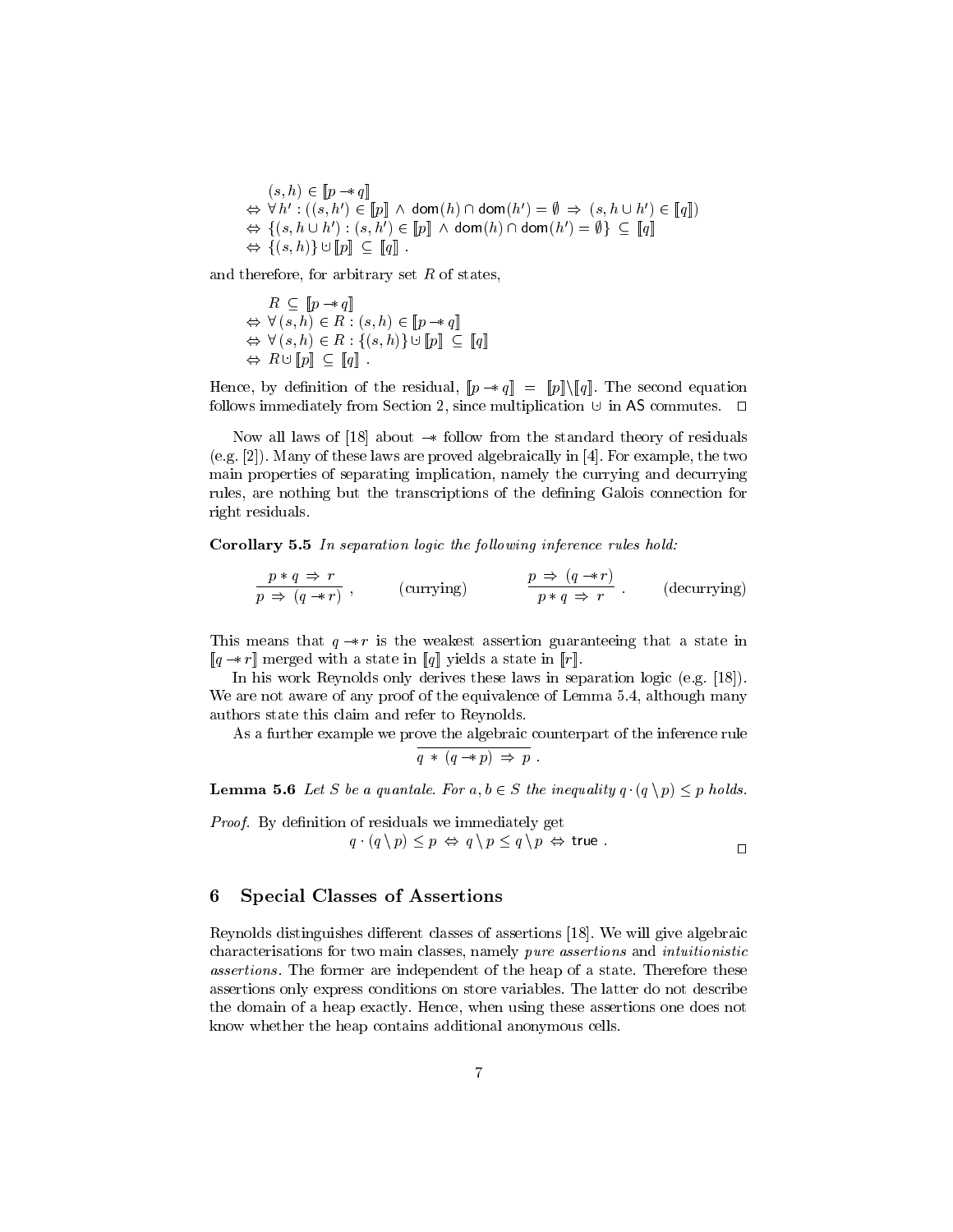#### 6.1 Pure Assertions

An assertion  $p$  is called *pure* iff it is independent of the heaps of the states involved, i.e.,

p is pure 
$$
\Leftrightarrow_{df} (\forall h, h' \in Heaps : s, h \models p \Leftrightarrow s, h' \models p)
$$
.

**Theorem 6.1** In AS an element  $[\![p]\!]$  is pure iff it satisfies, for all  $[\![q]\!]$  and  $[\![r]\!]$ ,

$$
\llbracket p \rrbracket \cup \llbracket \mathsf{true} \rrbracket \subseteq \llbracket p \rrbracket \quad and \quad \llbracket p \rrbracket \cap (\llbracket q \rrbracket \cup \llbracket r \rrbracket) \subseteq (\llbracket p \rrbracket \cap \llbracket q \rrbracket) \cup (\llbracket p \rrbracket \cap \llbracket r \rrbracket) \ .
$$

Before we give the proof we derive an abstract law to shorten it. The above theorem motivates the following definition.

**Definition 6.2** In an arbitrary Boolean quantale S an element p is called pure iff it satisfies, for all  $a, b \in S$ ,

$$
p \cdot \top \leq p \tag{2}
$$

$$
p \sqcap (a \cdot b) \le (p \sqcap a) \cdot (p \sqcap b) \tag{3}
$$

The first equation models upwards closure of pure elements. It can be strengthened to an equation since its converse holds for arbitrary Boolean quantales. The second equation enables pure elements to distribute over meet and implies downward closure. It can be strengthened to equations if  $p \cdot p \leq p$ . This is for example the case if (2) holds. Moreover we get a compact characterisation if the underlying quantale commutes.

**Lemma 6.3** In a commutative and Boolean quantale, an element  $p$  is pure iff  $p = (p \sqcap 1) \top holds.$ 

*Proof.* We first show that  $p = (p \sqcap 1)$ . T follows from Equations (2) and (3). By neutrality of  $\top$  for  $\sqcap$ , neutrality of 1 for , meet-distributivity (3) and isotony, we get

$$
p = p \sqcap \top = p \sqcap (1 \cdot \top) \le (p \sqcap 1) \cdot (p \sqcap \top) \le (p \sqcap 1) \cdot \top.
$$

The converse inequation follows by isotony and Equation (2):

$$
(p \sqcap 1) \cdot \top \leq p \cdot \top \leq p .
$$

Next we show that  $p = (p \sqcap 1) \cdot \top$  implies the two Equations (2) and (3). The first equation is shown by the assumption, the general law  $\top \cdot \top = \top$  and the assumption again:

$$
p \cdot \top = (p \sqcap 1) \cdot \top \cdot \top = (p \sqcap 1) \cdot \top = p .
$$

For the second equation, we note that in a Boolean quantale the law  $(s \cdot a) \sqcap b =$  $a \sqcap (s \cdot b)$  holds for all subidentities  $s$   $(s \leq 1)$  (e.g., [15,8]). From this we get for arbitrary c by the assumption

$$
p \sqcap c = ((p \sqcap 1) \cdot \top) \sqcap c = \top \sqcap ((p \sqcap 1) \cdot c) = (p \sqcap 1) \cdot c.
$$
 (4)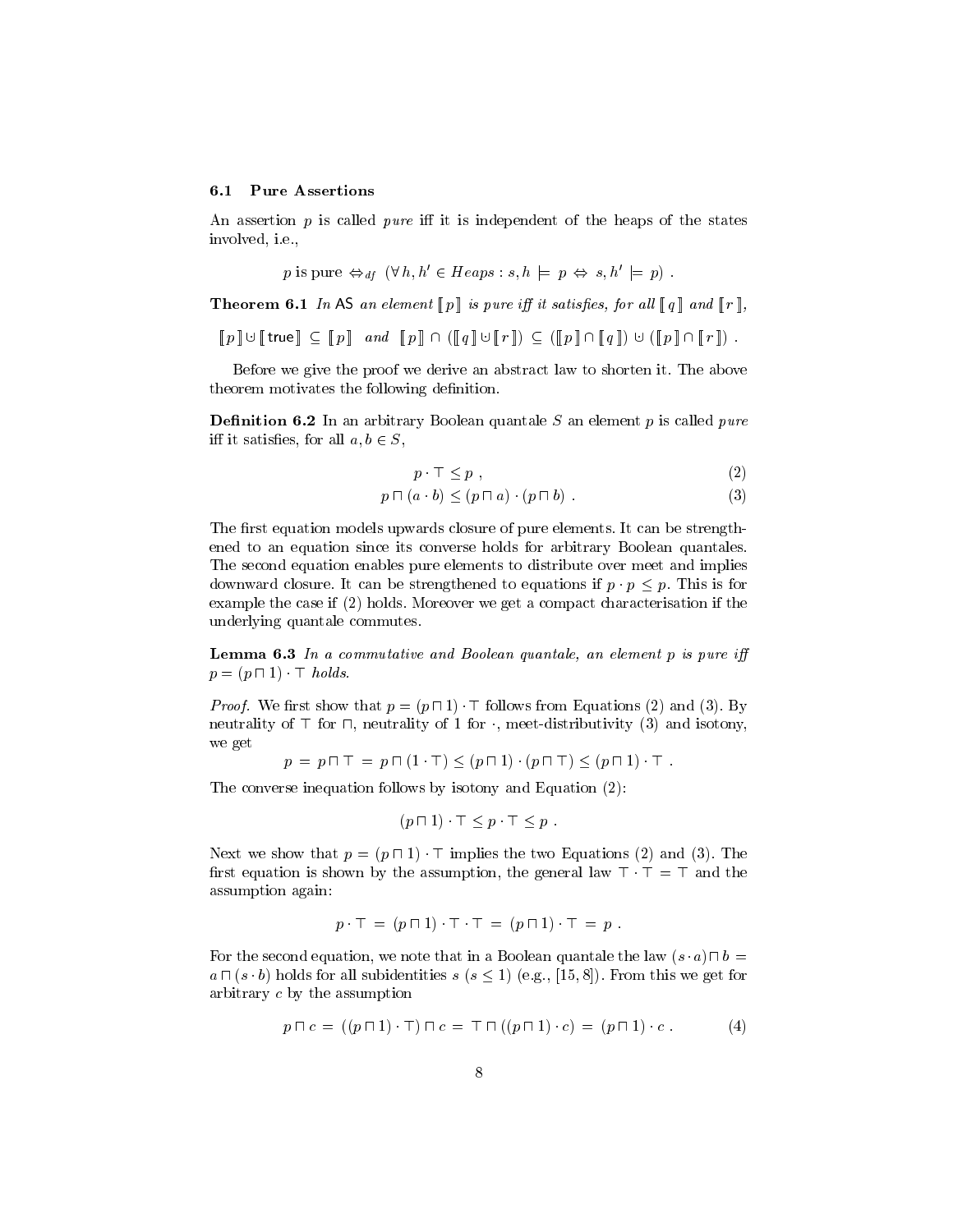Moreover in a Boolean quantale subidentities are idempotent, i.e.,  $s \cdot s = s$ . Using Equation (4), idempotence, commutativity and Eq. (4) (twice) we get the claim:

$$
p \sqcap (a \cdot b) = (p \sqcap 1) \cdot a \cdot b = (p \sqcap 1) \cdot (p \sqcap 1) \cdot a \cdot b
$$
  
= 
$$
(p \sqcap 1) \cdot a \cdot (p \sqcap 1) \cdot b = (p \sqcap a) \cdot (p \sqcap b).
$$

Corollary 6.4 The set of pure elements forms a complete lattice.

*Proof.* Lemma  $6.3$  characterises the pure elements as the fixed points of the isotone function  $f(x) = (x \sqcap 1) \sqcap \sqcap$  on the quantale. By Tarski's fixed point theorem these form a complete lattice.  $\Box$ 

*Proof of Theorem 6.1.* By Lemma  $6.3$  and definition of the elements of AS it is sufficient to show that the following formulas are equivalent in separation logic

$$
\forall s \in \text{Stores}, \forall h, h' \in \text{Heaps} : (s, h \models p \Leftrightarrow s, h' \models p) , \tag{5}
$$

$$
\forall s \in \text{Stores}, \forall h \in \text{Heaps} : (s, h \models p \Leftrightarrow s, h \models (p \land \text{ emp}) * \text{true}) .
$$
 (6)

Since both assertions are universally quantified over states we omit that quantification in the remainder and only keep the quantiers on heaps. Before proving this equivalence we simplify  $s, h \models (p \land \text{emp}) * \text{true}$ . Using the definitions of Section 3, we get for all  $h \in \text{Heaps}$ 

$$
s, h \models (p \land \text{ emp}) * true
$$
  
\n
$$
\Leftrightarrow \exists h_1, h_2 \in Heaps : \text{dom}(h_1) \cap \text{dom}(h_2) = \emptyset \text{ and } h = h_1 \cup h_2
$$
  
\nand  $s, h_1 \models p$  and  $s, h_1 \models \text{emp and } s, h_2 \models \text{true}$   
\n
$$
\Leftrightarrow \exists h_1, h_2 \in Heaps : \text{dom}(h_1) \cap \text{dom}(h_2) = \emptyset \text{ and } h = h_1 \cup h_2
$$
  
\nand  $s, h_1 \models p$  and  $h_1 = \emptyset$   
\n
$$
\Leftrightarrow \exists h_2 \in Heaps : h = h_2 \text{ and } s, \emptyset \models p
$$
  
\n
$$
\Leftrightarrow s, \emptyset \models p.
$$

The last line shows that a pure assertion is independent of the heap and hence, in particular, has to be satisfied for the empty heap. Next we show the implication  $(5) \Rightarrow (6)$ . Instantiating Equation (5) and using the above result immediately imply the claim:

$$
\forall h, h' \in Heaps : (s, h \models p \Leftrightarrow s, h' \models p)
$$
  
\n
$$
\Rightarrow \forall h \in Heaps : (s, h \models p \Leftrightarrow s, \emptyset \models p)
$$
  
\n
$$
\Leftrightarrow \forall h \in Heaps : (s, h \models p \Leftrightarrow s, h \models (p \land emp) * true).
$$

For the converse direction, we take two instances of (6). Then, using again the above result, we get

$$
\forall h \in Heaps : (s, h \models p \Leftrightarrow s, h \models (p \land emp) * true)
$$
  
\nand 
$$
\forall h' \in Heaps : (s, h' \models p \Leftrightarrow s, h' \models (p \land emp) * true)
$$
  
\n
$$
\Rightarrow \forall h, h' \in Heaps : (s, h \models p \Leftrightarrow s, h \models (p \land emp) * true
$$
  
\nand 
$$
s, h' \models p \Leftrightarrow s, h' \models (p \land emp) * true)
$$
  
\n
$$
\Leftrightarrow \forall h, h' \in Heaps : (s, h \models p \Leftrightarrow s, \emptyset \models p \text{ and } s, h' \models p \Leftrightarrow s, \emptyset \models p)
$$
  
\n
$$
\Rightarrow \forall h, h' \in Heaps : (s, h \models p \Leftrightarrow s, h' \models p).
$$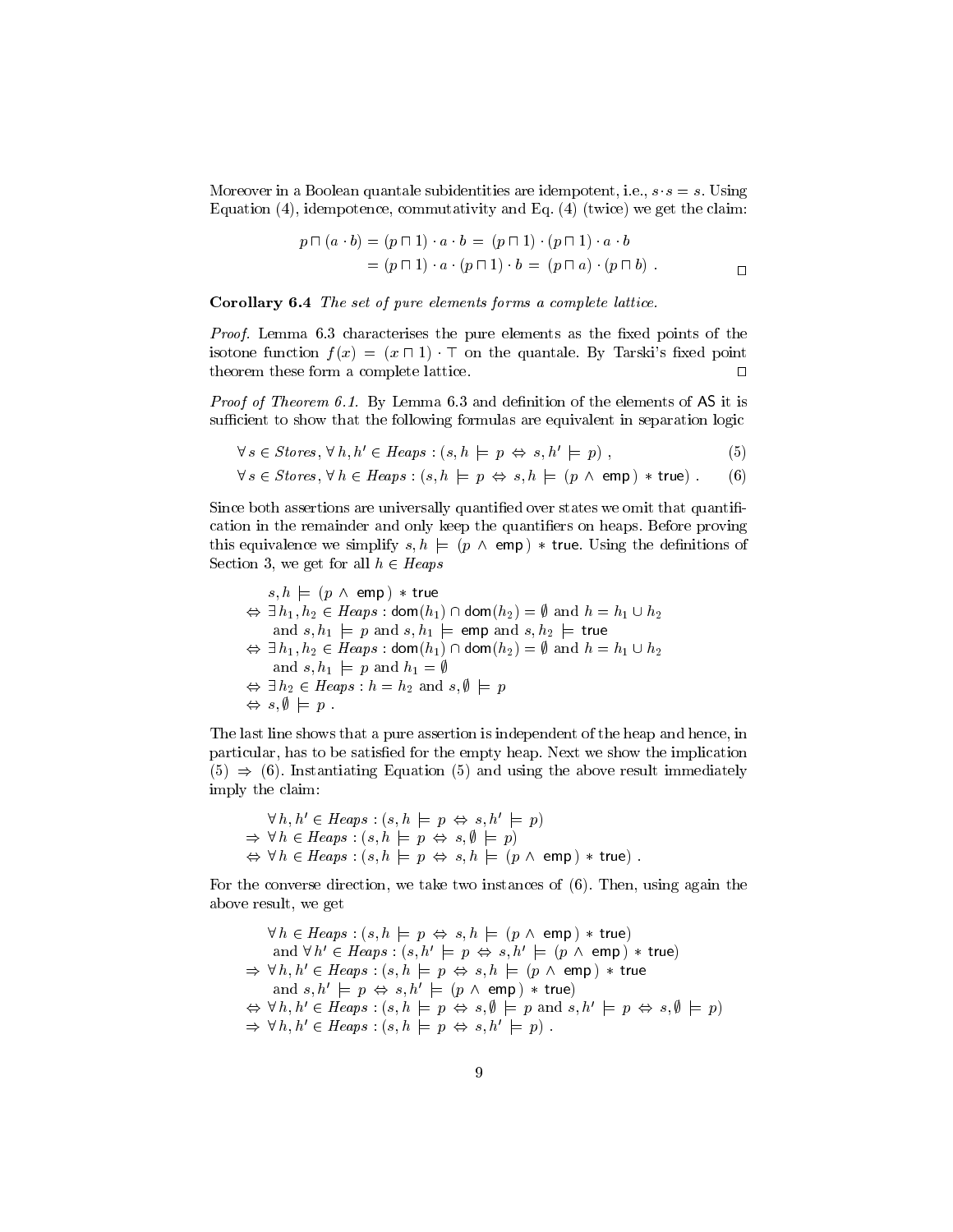The complexity of this proof in predicate-logic illustrates the advantage that is gained by passing to an algebraic treatment. Logic-based formulas (in particular in separation logic) can become long and complicated. Calculating at the abstract level of quantales often shorten the proofs. Moreover the abstraction paves the way to using first-order off-the-shelf theorem provers for verifying properties; whereas a first-order theorem prover for separation logic has yet to be developed and implemented (cf. Section 8).

To conclude the paragraph concerning pure elements we list a couple of properties which can be proved very easily by our algebraic approach.

**Lemma 6.5** Consider a Boolean quantale S, pure elements  $p, q \in S$  and arbitrary elements  $a, b \in S$  Then

(a)  $p \cdot a = p \sqcap a \cdot \top;$ 

(b) 
$$
(p \sqcap a) \cdot b = p \sqcap a \cdot b;
$$

(c)  $p \cdot q = p \cap q$ ; in particular  $p \cdot p = p$ .

Their corresponding counterparts in separation logic and the proofs can again be found in [4].

The following lemma shows a.o. that in the complete lattice of pure elements meet and join coincide with composition and sum, respectively.

Lemma 6.6 Pure elements form a Boolean lattice, i.e., they are closed under  $+$ ,  $\Box$  and  $\Box$ . In particular,  $p \bar{p} = 0$ .

*Proof.* We only show the closure for  $\overline{\phantom{a}}$ ; the others are straightforward. Since p is pure we can instantiate the meet-distributivity axiom (3) for pure assertions using  $q = \overline{p}$  and  $r = \top$ , i.e.,  $(\overline{p} \top) \sqcap p \leq (\overline{p} \sqcap p) \cdot (\top \sqcap p) = 0$ . From this we obtain by Boolean algebra (shunting) Equation (2). In Boolean quantales, we have for arbitrary elements  $a, b, c$ 

$$
a \cdot b = (c \sqcap a) \cdot b + (\overline{c} \sqcap a) \cdot b = (c \sqcap a) \cdot b + (\overline{c} \sqcap a) \cdot (c \sqcap b) + (\overline{c} \sqcap a) \cdot (\overline{c} \sqcap b)
$$
  
\$\leq c \cdot T + T \cdot c + (\overline{c} \sqcap a) \cdot (\overline{c} \sqcap b)\$.

The first two equations simply use Boolean algebra and distributivity laws, the approximation in the second line is by isotony. Setting  $c$  as a pure element  $p$  we get immediately by Equation (2) and commutativity

$$
a \cdot b \leq p \cdot \top + \top \cdot p + (\overline{p} \cap a) \cdot (\overline{p} \cap b) \leq p + (\overline{p} \cap a) \cdot (\overline{p} \cap b).
$$

The remaining claim then follows again by shunting.  $\Box$ 

As far as we know these closure properties are new and were not shown in separation logic so far.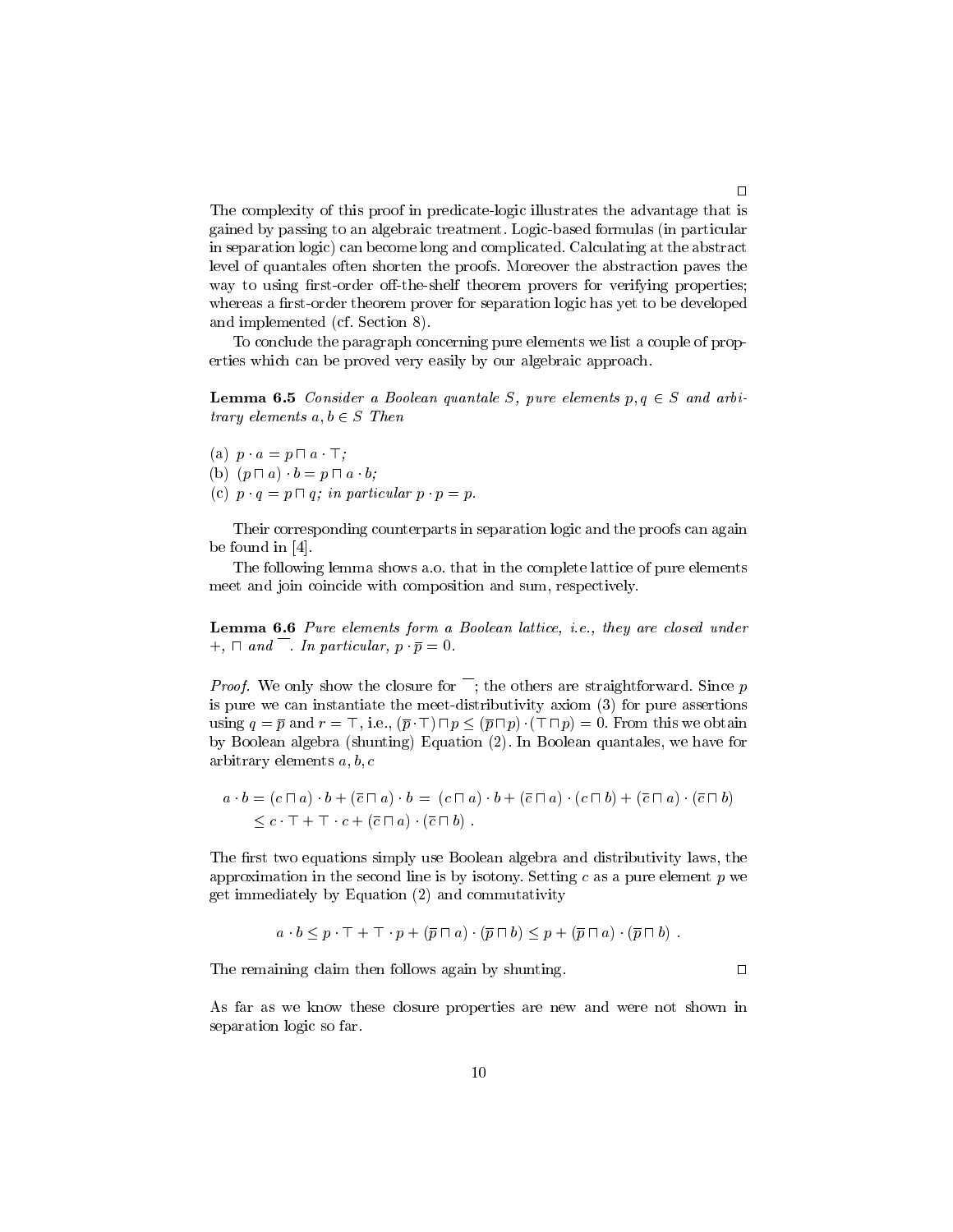#### 6.2 Intuitionistic Assertions

Let us now turn to intuitionistic assertions. Following  $[18]$ , an assertion p is intuitionistic iff

$$
\forall s \in \text{Stores}, \forall h, h' \in \text{Heaps} : (h \subseteq h' \text{ and } s, h \models p) \text{ implies } s, h' \models p. \tag{7}
$$

This means for a heap that satisfies an intuitionistic assertion  $p$  that it can be extended by arbitrary cells and still satisfies  $p$ .

Similar calculations as in the proof of Theorem 6.1 yield the equivalence of Equation (7) and

$$
\forall s \in \text{Stores}, \forall h, h' \in \text{Heaps} : (s, h \models p * \text{true} \Rightarrow s, h \models p) .
$$
 (8)

Lifting this to an abstract level motivates the following definition.

**Definition 6.7** In an arbitrary Boolean quantale S an element i is called intuitionistic iff it satisfies

$$
i \quad \top \leq i \tag{9}
$$

Elements of the form  $i \cdot \top$  are also called vectors or ideals.

Corollary 6.8 Every pure element of a Boolean quantale is intuitionistic.

As before we just give a couple of properties. The proofs are again straightforward at the algebraic level.

**Lemma 6.9** Consider a Boolean quantale S, intuitionistic elements  $i, j \in S$ and arbitrary elements  $a, b \in S$  Then

(a)  $(i \sqcap 1) \top \leq i$ ; (b)  $i \cdot a \leq i \sqcap (a \cdot \top);$ (c)  $(i \sqcap a) \cdot b \leq i \sqcap (a \cdot b);$ (d)  $i \cdot j \leq i \sqcap j$ .

Using the quantale AS, it is easy to see that none of these inequations can be strengthened to an equation. In particular, unlike as for pure assertions, multiplication and meet need not coincide.

**Example 6.10** Consider  $i =_{df} j =_{df} [x \mapsto 1 \ast \text{true}] = [x \mapsto 1] \cup [\text{true}].$ By this definition it is obvious that  $i$  and  $j$  are intuitionistic. The definitions of Section 3 then immediately imply

$$
i \cap j = \llbracket x \mapsto 1 \rrbracket \cup \llbracket \mathsf{true} \rrbracket
$$
  

$$
i \cup j = \llbracket x \mapsto 1 \rrbracket \cup \llbracket \mathsf{true} \rrbracket \cup \llbracket x \mapsto 1 \rrbracket \cup \llbracket \mathsf{true} \rrbracket = \emptyset.
$$

The last step follows from Example 5.2.  $\Box$ 

Other classes of assertions for separation logic are given in [18] and most of their algebraic counterparts in [4].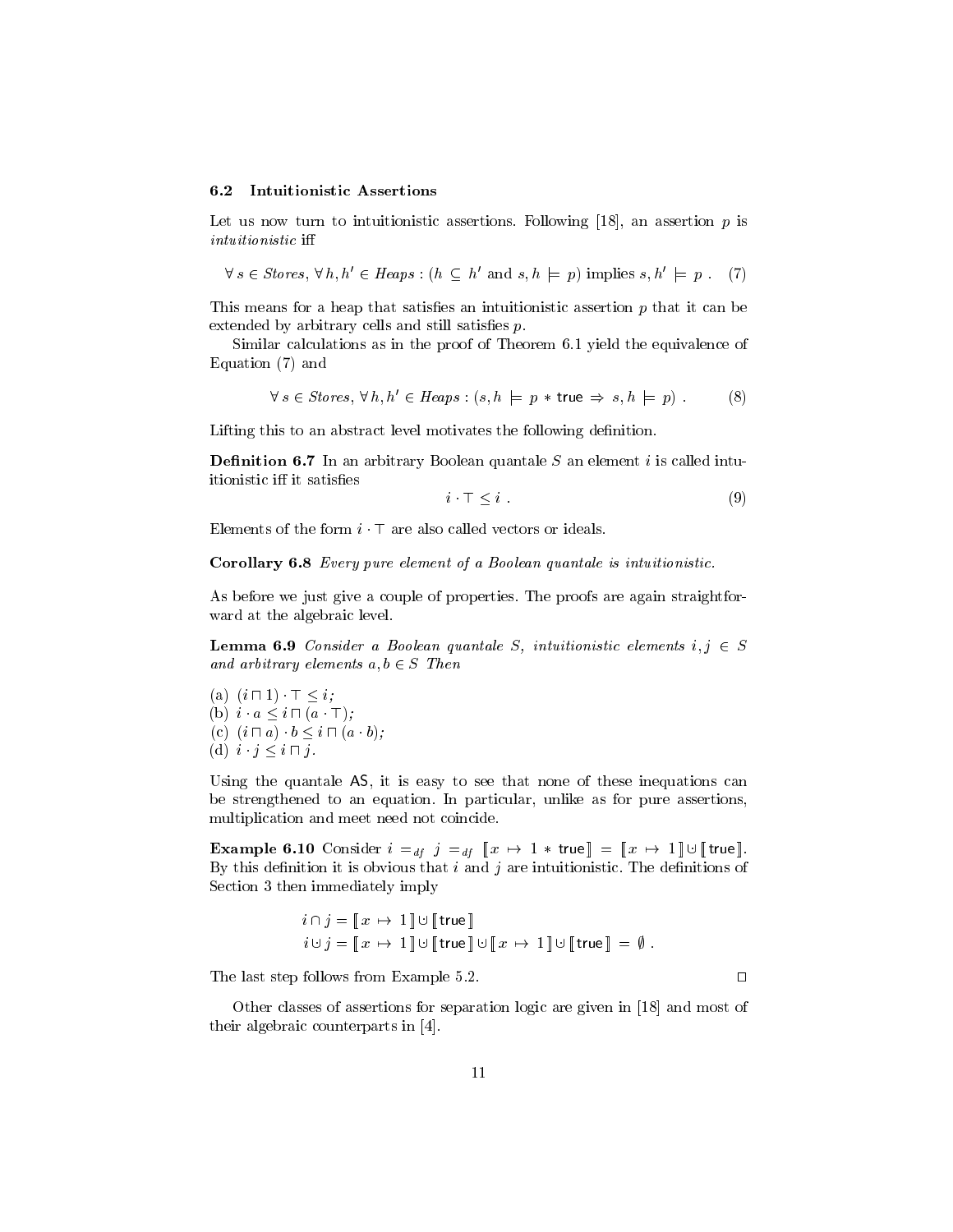### 7 Commands

#### 7.1 Syntax and Semantics

In this section we introduce the command constructs of separation logic. Syntactically, they are given by

> $comm ::= var := exp | \textsf{skip} | comm; comm$ if  $bexp$  then  $comm$  else  $comm$   $\mid$  while  $bexp$  do  $comm$ | newvar var in  $comm$  | newvar  $var := exp$  in  $comm$  $\vert \textit{var} := \text{cons}(\textit{exp}, \ldots, \textit{exp})$  $| var := [exp] | [exp] := exp$  $\vert$  dispose  $exp$

We skip explanations for the well-known first three lines.

In a given state s the command  $v := \text{cons}$  allocates n cells with  $e_i^s$  as the contents of the i-th cell. The cells have to form an unused contiguous region somewhere on the heap; the concrete allocation process is chosen nondeterministically. The address of the first cell is stored in  $x$  while the rest of the cells can be addressed indirectly via start address.

A dereferencing assignment  $v := [e]$  assumes that e is an exp-expression and the value  $e^{s}$  (corresponding to  $\ast e$  in C) is an allocated address on the heap, i.e.,  $e^{s} \in \text{dom}(h)$  for the current heap h. In particular, after execution, the value of  $x$  is the contents of a dereferenced heap cell.

Conversely, an execution of  $[e_1] := e_2$  assigns the value of the expression on the right hand side to the cell whose address is the value of the left hand side.

Finally, the command dispose  $e$  is used for deallocating the heap cell with address  $e^{s}$ . After execution the disposed cell is not valid anymore, i.e., dereferencing that cell would cause a fault in the program execution.

Formally we model commands as relations between states and set  $Cmds =_{df}$  $\mathcal{P}(States \times States)$ . With every command d we associate a relation  $[\![d]\!]_c \in Cmds;$ in particular,  $\llbracket \sin \theta \rrbracket_c =_{df} I$  where I is the identity relation. Using standard relational composition we get  $(Cmds, \subseteq, \emptyset, \dots, I)$  as basic quantale structure. For all commands we assume that the free variables of all expressions are within the domains of the stores s involved.

To abbreviate the next definition for the new commands, we use a convention similar to that of the refinement calculus (e.g.  $[1]$ ). We characterise relations by predicates linking the input states  $(s, h)$  and output states  $(s', h')$ . If P is such a predicate then  $R \triangleq P$  abbreviates the clause  $(s, h) R (s', h') \Leftrightarrow_{df} P$ .

$$
\llbracket [e_1] := e_2 \rrbracket_c \cong s' = s \land h' = (e_1^s, e_2^s) \mid h \land e_1^s \in \text{dom}(h) ,
$$
  
\n
$$
\llbracket v := [e] \rrbracket_c \cong s' = (v, h(e^s)) \mid s \land h' = h ,
$$
  
\n
$$
\llbracket \text{dispose } e \rrbracket_c \cong s' = s \land e^s \in \text{dom}(h) \land h' = h - \{(e^s, h(e^s))\} ,
$$
  
\n
$$
\llbracket v := \text{cons}(e_1, ..., e_n) \rrbracket_c \cong \exists a \in Addresses : s' = (v, a) \mid s \land
$$
  
\n
$$
a, ..., a + n - 1 \notin \text{dom}(h) \land h' = \{(a, e_1^s), ..., (a + n - 1, e_n^s)\} \mid h .
$$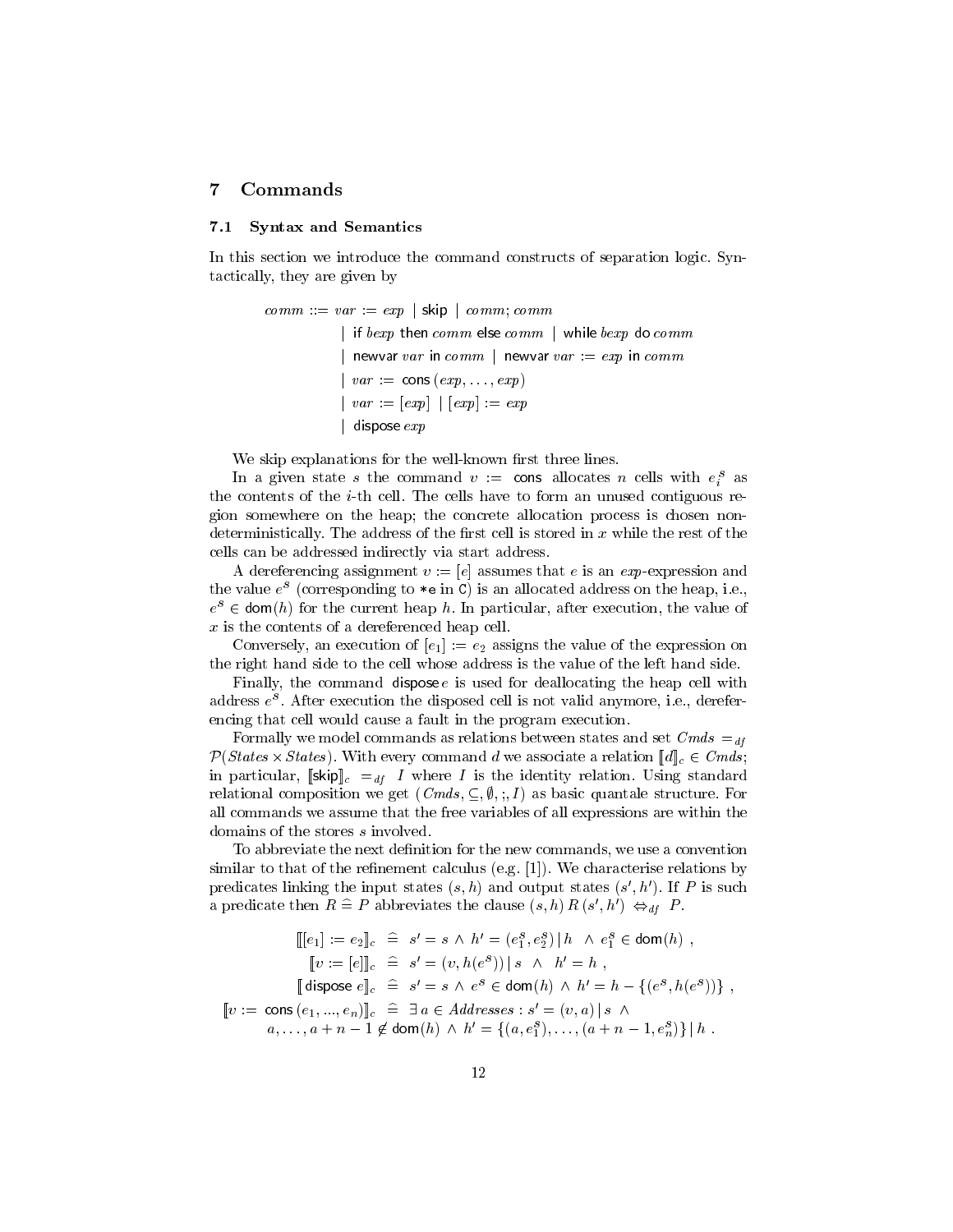The condition for dispose guarantees that the dereferenced heap cell is already allocated, since otherwise we would immediately get a fault in the program execution. The statement  $a, \ldots, a+n-1 \notin \text{dom}(h)$  expresses that all these addresses have to be unallocated. More details can be found in [4].

#### 7.2 Tests and Hoare Triples

Hoare triples  $\{p\} c \{q\}$  with p and q as predicates about states and c as command are used to reason about partial correctness. To model the pre- and postconditions of such triples in a semiring and quantale setting one uses tests. These are elements p below the multiplicative identity 1 that have complements  $\neg p$ relative to 1. In the command quantale they are given by the partial identity relations of the form  $\hat{P} = \{(t, t): t \in P\}$  for some set P of states. It is clear that these subidentities, sets of states and predicates characterising states are in one-to-one correspondence. Join and meet of two tests coincide with their union  $\cup$  and composition ; , resp. The set P can be retrieved from  $\hat{P}$  as  $P = \text{dom}(\hat{P})$ . Employing tests, we have the following equivalences (e.g., [12]):

$$
\{p\} c \{q\} \Leftrightarrow p \ c \neg q \leq 0 \Leftrightarrow p \ c \leq c \ q \Leftrightarrow p \ c = p \ c \ q
$$

To use this general approach to Hoare logic we simply need to embed the quantale of assertions from the previous section into the set of tests of the relational quantale by the above correspondence between sets of states and partial identity relations. The operation  $\cup$  on assertions is lifted to tests by<br>relations. The operation  $\cup$  on assertions is lifted to tests by<br> $\hat{P} \boxtimes \hat{Q} =_{df} \widehat{P \cup Q}$ .

$$
\hat{P} \,\uplus\, \hat{Q} \, =_{df} \, \widehat{P \cup Q} \,\, .
$$

The *frame rule* [17] allows local reasoning and describes the interaction between the separating conjunction in pre- and postconditions for a command  $c$ . For assertions  $p$ ,  $q$  and  $r$  and an arbitrary command  $c$  it reads

$$
\frac{\{p\}c\{q\}}{\{p*r\}c\{q*r\}}
$$

assuming that no free variable of  $r$  is modified by  $c$ . The premise ensures that starting the execution of  $c$  in a state satisfying  $p$  ends in a state satisfying q. Furthermore the conclusion says that extending the initial and final heaps consistently with disjoint heaps will not invalidate the triple in the premise. The additional heap cells remain unchanged, as long as no free variable of  $r$  is changed by c. The algebraic counterpart is

$$
P: C \subseteq C: Q \Rightarrow (P \uplus R): C \subseteq C: (Q \uplus R),
$$

assuming that  $P$ ,  $Q$  and  $R$  are partial identities and  $C$  is an arbitrary element of our relational command quantale. Furthermore we have to ensure that  $C$  does not modify any free variables of the assertion R.

Finally we discuss inference rules for commands. By the above abstractions these rules become simple consequences of the well established general relational view of commands. Due to lack of space, we only sketch the rule for mutation.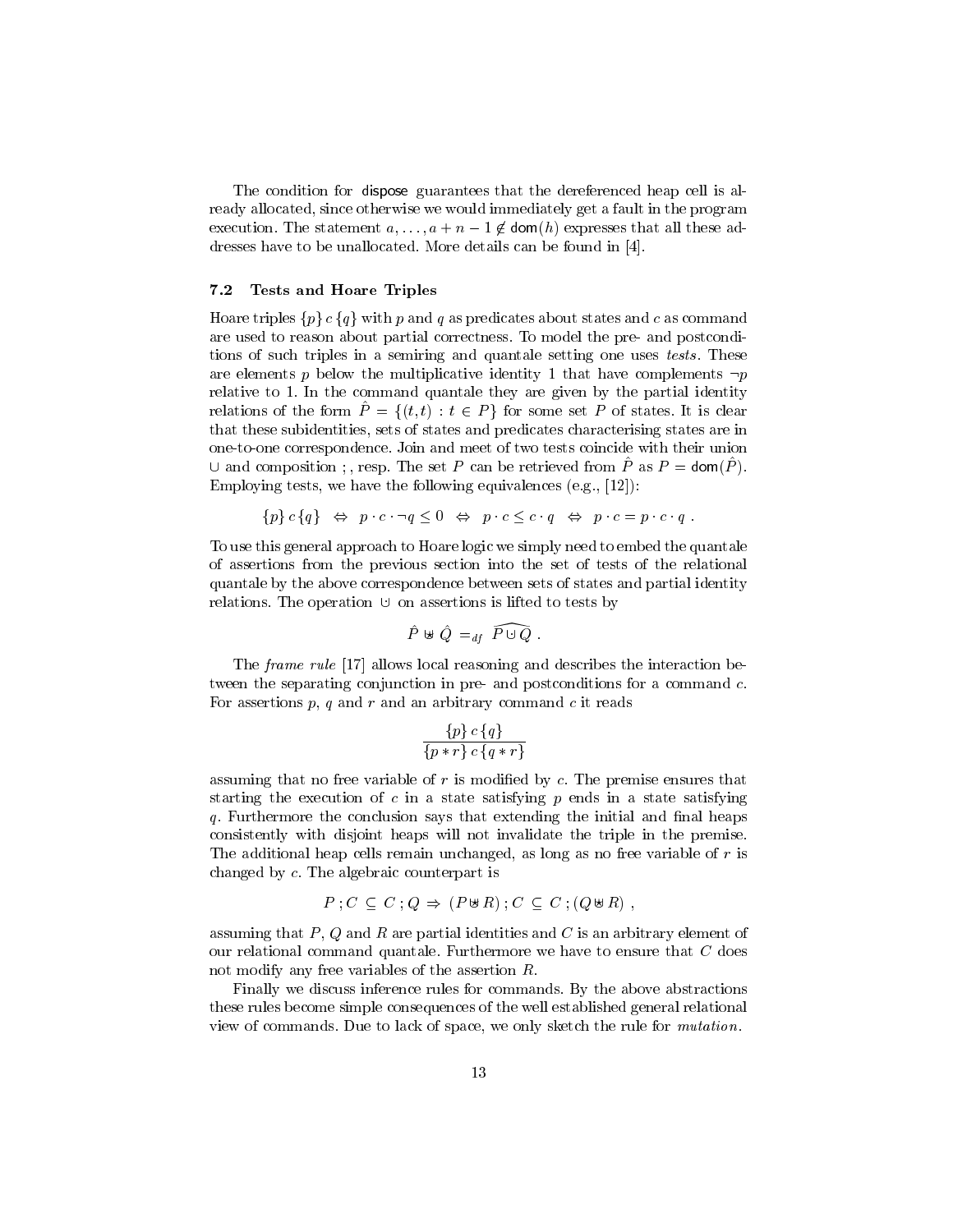**Theorem 7.1** Let p be an arbitrary assertion and  $e, e'$  be exp-expressions. Then valid triples for mutation commands are

$$
\{(e \mapsto -)\} [e] := e' \{(e \mapsto e')\},\qquad (local)
$$

$$
\{(e \mapsto -) * p\} [e] := e' \{(e \mapsto e') * p\}, \qquad (global)
$$

$$
\{(e \mapsto -) * ((e \mapsto e') - *p)\} [e] := e' \{p\}.
$$
 (backward reasoning)

The local mutation law ensures that the cell at address  $e$  has the value  $e^\prime$  after  $[e] := e'$  is executed; provided there is an allocated cell at e. In the relational semantics the precondition is satisfied by  $e^{s} \in \text{dom}(h)$ . The global mutation law follows from the local one as an instantiation of the frame rule. It implies that reasoning can be modularised. Conversely, the local rule can be derived from the global one by setting  $p = \text{emp}$ . The backward reasoning law is used to determine a precondition that ensures the postcondition  $p$ . The global and the backward reasoning rules are again interderivable (see [18, 4]).

Further inference rules, like for disposal, overwriting and non-overwriting allocation as well as lookups are presented and explained in [18]; the algebraic treatment is similar to the one of mutation and straightforward.

#### 8 Conclusion and Outlook

We have presented an algebraic treatment of separation logic. For assertions we have introduced a model based on sets of states. By this, separating implication coincides with a residual and most of the inference rules of [18] are simple consequences of standard residual laws. For pure and intuitionistic assertions we have given algebraic axiomatisations. Next we have embedded the command language of separation logic into a relational algebraic structure. In particular, we have defined a relational semantics for the heap-dependent commands and lifted the set-based semantics of assertions to relations.

To underpin our approach we have algebraically veried one of the standard examples — an in-place list reversal algorithm. The details can be found in [4]. The term *in-place* means that there is no copying of whole structures, i.e., the reversal is done by simple pointer modifications.

So far we have not analysed situations where data structures share parts of their cells (cf. Figure 2). First steps towards an algebraic handling of such situations are given in [14, 6]. In future work, we will adapt these approaches for our algebra of separation logic.

Our algebraic approach to separation logic also paves the way to verifyingproperties with off-the-shelf theorem provers. Boolean semirings and quantales have proved to be reasonably well suitable for automated theorem provers [9]. Hence one of the next plans for future work is to analyse the power of such systems for reasoning with separation logic. A long-term perspective is to incorporate reasoning about concurrent programs with shared linked data structures along the lines of [16].